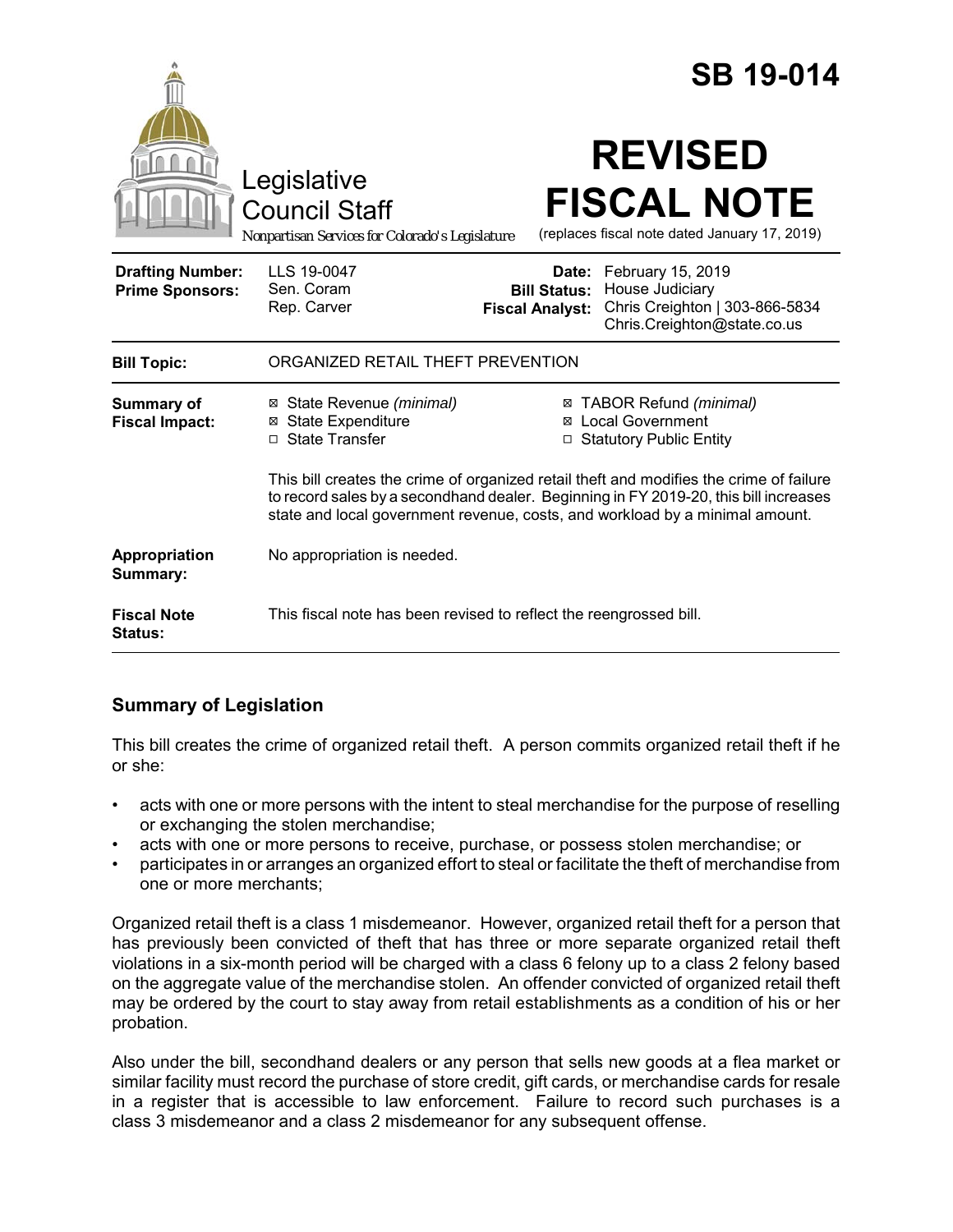February 15, 2019

#### **Comparable Crime Analysis**

Legislative Council Staff is required to include certain information in the fiscal note for any bill that creates a new crime, changes the classification of an existing crime, or changes an element of an existing crime. The following sections outline data on crimes that are comparable to the offense in this bill and discuss assumptions on future rates of criminal convictions under the bill.

**Prior conviction data**. This bill creates the new offense of organized retail theft. This bill also changes the element of the existing crime of failure to record sales by a secondhand dealer and expands upon the definition of a "valuable article" to include store credit, gift cards, or merchandise cards. To form an estimate on the prevalence of these crimes, the fiscal note analyzed the existing offenses of possession of burglary tools, criminal conspiracy, and failure to record sales by a secondhand dealer as comparable crimes.

- *Possession of burglary tools.* There have been 291 offenders convicted and sentenced for possession of burglary tools during the last three years. Of these offenders, 248 were male, 42 were female, and 1 did not have a gender identified. Demographically, 245 were White, 21 were African American, 20 were Hispanic, 2 were Asian, 2 were classified as "Other", and 1 did not have a race identified. Of the 291 offenders sentenced, 148 were sentenced to of incarceration in the Department of Corrections (DOC) with the remaining receiving some form alternative sentence.
- *Criminal Conspiracy*. There have been 6 offenders convicted and sentenced for conspiracy to commit a felony during the last three years. Of these offenders, all 6 were male. Demographically, 4 were White, 1 was Hispanic, and 1 did not have a race identified. Of the 6 offenders sentenced, 3 were sentenced to of incarceration in the DOC with the remaining receiving some form of alternative sentence.
- *Failure to record sales by a secondhand dealer.* There have been zero offenders convicted and sentenced for failure to record sales by a secondhand dealer during the last three years

**Assumptions.** This analysis is based on the following assumptions.

*Organized retail theft***.** It is assumed that an offender would be charged with organized retail theft in addition to felony possession of burglary tools or theft which can be a misdemeanor or felony depending on the value of the merchandise sold and may serve a longer sentence in county jail or the DOC or serve a sentence based on the most serious charge. Overall, any county jail or DOC impacts are expected to be minimal.

*Secondhand dealer records***.** Due to the lack of convictions for the failure to record sales by a secondhand dealer, this analysis assumes a high level of compliance and that any impacts will be minimal.

Visit leg.colorado.gov/fiscalnotes for more information about criminal justice costs in fiscal notes.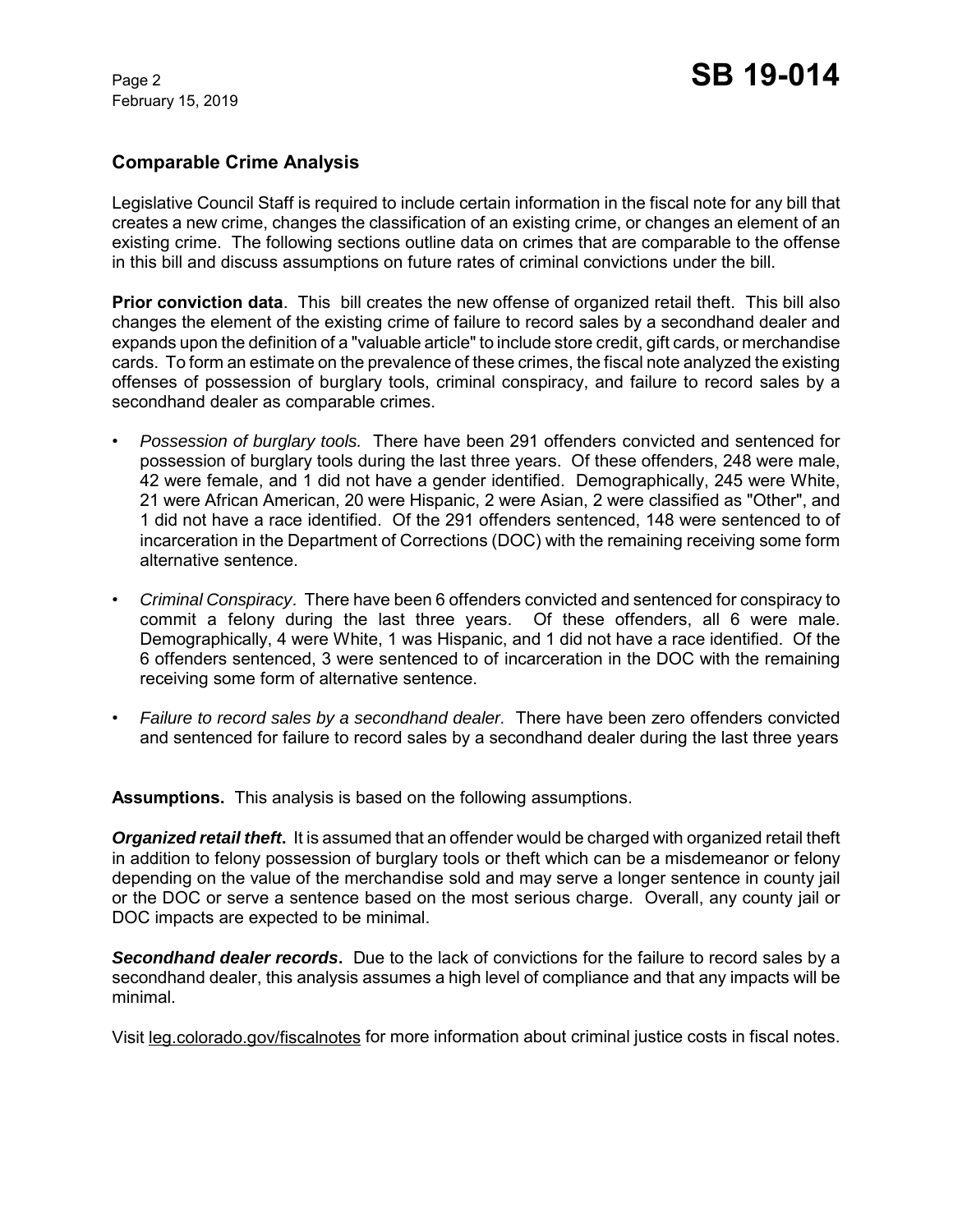February 15, 2019

## **State Revenue**

By creating the new crime of organized retail theft and modifying the existing misdemeanor offense of failure to record sales by a second hand dealer, this bill increases state revenue from criminal fines and court fees by a minimal amount beginning in FY 2019-20, credited to the Fines Collection Cash Fund, various other cash funds in the Judicial Department, and the General Fund. The fine penalty for a class 1 misdemeanor organized retail theft is \$500 to \$5,000 and the fine penalty for felony organized retail theft ranges from \$1,000 to \$1,000,000. The fine penalty for a class 3 misdemeanor is \$50 to \$750 with a subsequent offense being a class 2 misdemeanor with a fine range of \$250 to \$1,000 (secondhand dealer records). Additionally, court fees may be imposed on a case-by-case basis for a variety of court-related costs, such as probation supervision, drug surcharges, or late fees. Because the courts have the discretion of incarceration, imposing a fine, or both, a precise state revenue impact cannot be determined. Criminal fine and court fee revenue is subject to TABOR.

### **State Expenditures**

Beginning in FY 2019-20, this bill may increases costs and workload in the Judicial Department and the Department of Corrections as described below.

**Judicial Department.** This bill will increase costs and workload for the trial courts in the Judicial Department. To the extent that offenders are sentenced to probation, costs and workload in the Division of Probation will increase. Costs and workload may also increase in the agencies that provide representation to indigent persons, including the Office of the State Public Defender and the Office of Alternate Defense Council. Overall, it is assumed that this workload can be accomplished within existing appropriations. Should a change in funding be required for any agency or division with the Judicial Department, the fiscal note assumes it will be addressed through the annual budget process.

**Department of Corrections.** To the extent that this bill increases the number of persons sentenced to prison for felony organized retail theft, costs will increase. However, at this time it is assumed that the likelihood of persons being sentenced to the custody of the DOC is minimal and that any increase in costs will be addressed through the annual budget process, if necessary.

**Department of Human Services.** To the extent that this bill increases the number of juveniles adjudicated of organized retail theft and sentenced to the Division of Youth Services, costs will increase. This impact is assumed to be minimal and that any increase in costs will be addressed through the annual budget process, if necessary.

**TABOR refunds.** The bill is expected to decrease state General Fund obligations for TABOR refunds by a minimal amount in FY 2019-20. Under current law and the Legislative Council Staff December 2018 forecast, the bill will correspondingly reduce the amount refunded to taxpayers via sales tax refunds on income tax returns for tax year 2020. The state is not expected to collect a TABOR surplus in FY 2020-21.

### **Local Government**

Beginning in FY 2019-20, this bill is expected to increase local government revenue, costs, and workload by a minimal amount as described below. The exact impact to a particular local government will vary depending on the number of offenses committed within its jurisdiction.